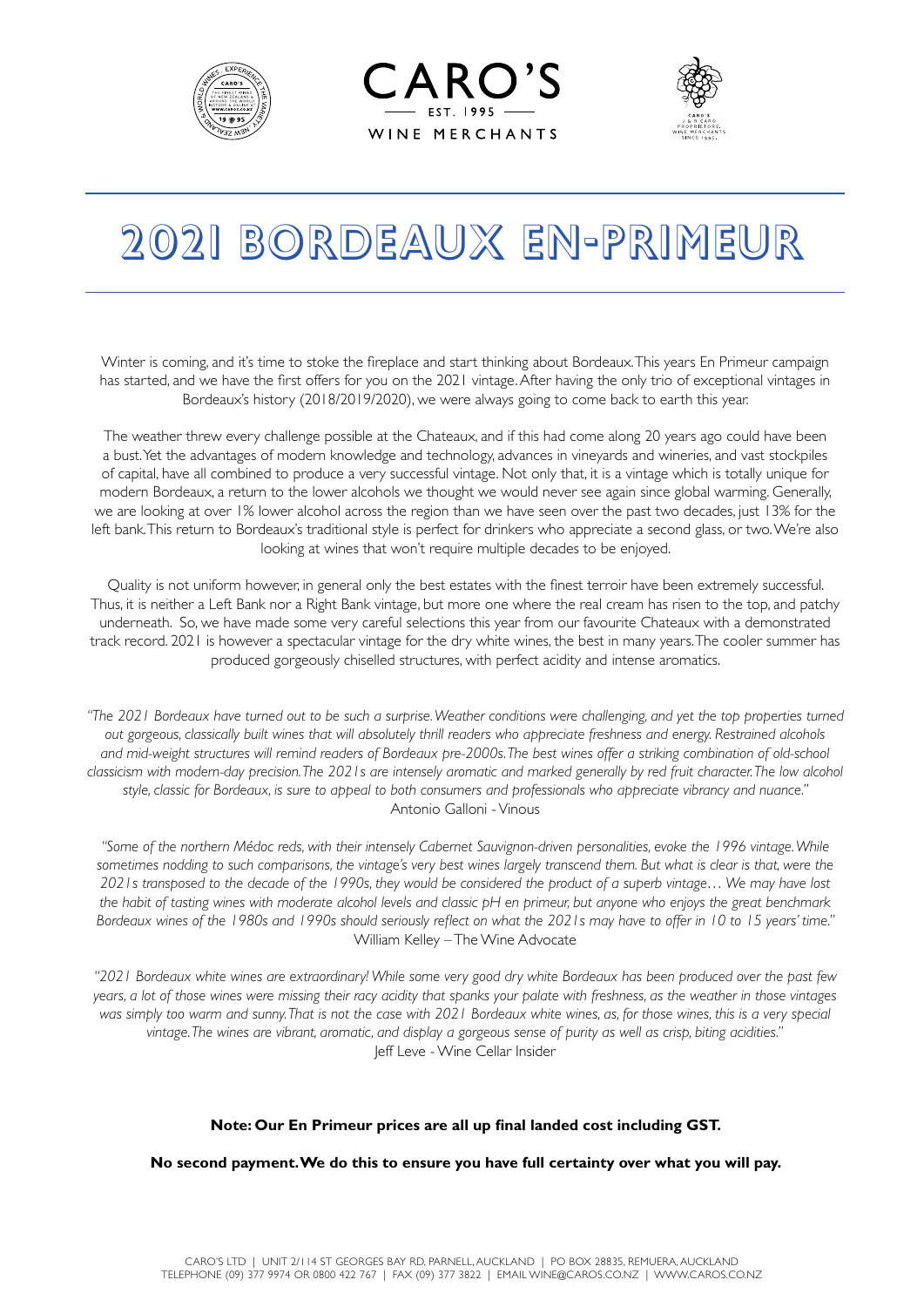





# 2021 BORDEAUX EN-PRIMEUR

#### TO ORDER, COMPLETE THE FORM BELOW & RETURN TO WINE@CAROS.CO.NZ, OR CALL CARO'S ON (09) 377 9974 OR 0800 422 767

| <b>WINE ORDER FORM</b>                           | <b>OUANTITY</b> | PRICE*    |
|--------------------------------------------------|-----------------|-----------|
|                                                  |                 |           |
| Château Bellefont-Belcier - St. Émilion 2021     |                 | \$85.00   |
| Château Brainaire Ducru - St. Julian 2021        |                 | \$95.00   |
| Château Calon Segur - St Estephe 2021            |                 | \$230.00  |
| Château Canon - St Emilion 2021                  |                 | \$255.00  |
| Château Cheval Blanc - St. Émilion 2021          | SOLD OUT        | \$1085.00 |
| Domaine de Chevalier - Pessac Léognan 2021       |                 | \$140.00  |
| Château Duhart-Milon - Pauillac 2021             | SOLD OUT        | \$160.00  |
| Château Figeac - Saint-Emilion 2021              |                 | \$450.00  |
| Château Grand Puy Lacoste - Pauillac 2021        |                 | \$145.00  |
| Château Langoa Barton - St. Julian 2021          |                 | \$90.00   |
| Château L'Eglise-Clinet - Pomerol 2021           |                 | \$580.00  |
| Château Léoville Barton - St. Julian 2021        |                 | \$160.00  |
| Château Les Cruzelles - Lalande de Pomerol 2021  |                 | \$57.99   |
| Château La Chenade - Lalande de Pomerol 2021     |                 | \$44.99   |
| Château Lynch Bages - Pauillac 2021              |                 | \$255.00  |
| Château Montlandrie - Côtes de Castillon 2021    |                 | \$49.99   |
| Château Pontet-Canet - Pauillac 2021             |                 | \$215.00  |
| Château Rauzan-Segla - Margaux 2021              |                 | \$170.00  |
| Saintayme - St. Émilion 2021                     |                 | \$39.99   |
| Château Tour Saint-Christophe - St. Émilion 2021 |                 | \$61.99   |
| Vieux Château Certan - Pomerol 2021              |                 | \$630.00  |

/ \*All-up landed cost inc. GST NAME ADDRESS PHONE MOBILE <u>Containing</u> EMAIL  $VISA$  MASTERCARD CREDIT CARD NUMBER **EXPIRY** EXPIRY **CSC**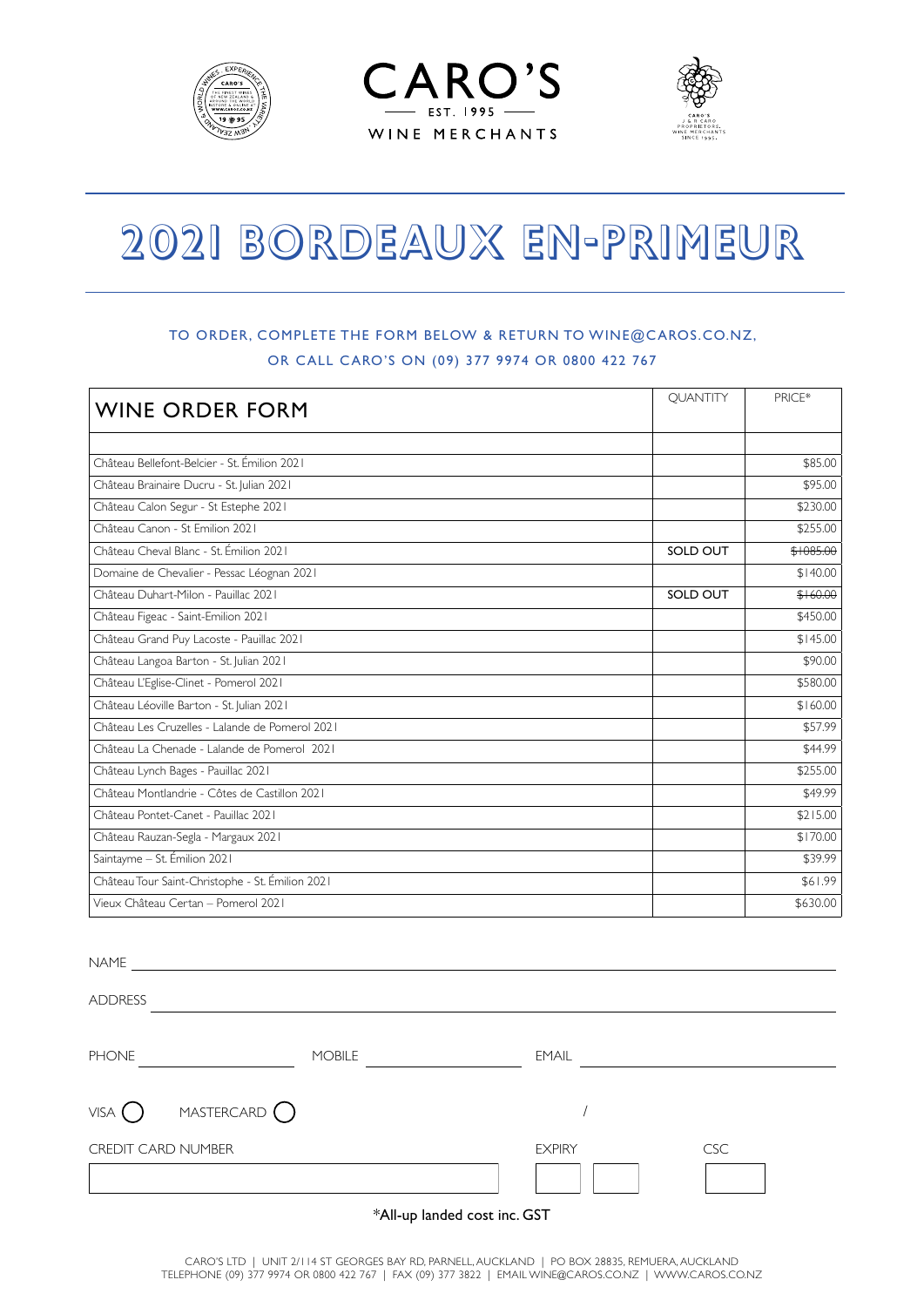# Château Bellefont-Belcier - St. Émilion 2021 \$85.00 landed

A racy and refined Bellefont with stone, chalk and salty character. Wet earth and green olives, too. Medium to full body with a core of pretty fruit and solid tannins that are fine and polished.

93-94/100 - James Suckling

Spared by the April frosts, the 2021 Bellefont Belcier has turned out brilliantly, exhibiting aromas of sweet berries and cherries mingled with hints of orange zest and violets, framed by a deft touch of oak. Medium to full-bodied, fleshy and seamless, it's deep and elegant, with refined tannins, fine concentration and a penetrating finish. Impressively, this 2021 appears to surpass the estate's 2018 in quality!

92-94/100 – William Kelly – Wine Advocate

## Château Branaire Ducru - St. Julian 2021 \$95.00 landed

"A very pretty wine, showing blackberry and blackcurrant aromas with crushed stone. Medium to full body with layers of fine-grained tannins. Bright and refined. Lots of dark fruit at the end. Solid weight."

94-95/100 James Suckling

"The 2021 Branaire-Ducru is sleek, elegant and nuanced. There is more Cabernet Sauvignon and Cabernet Franc in the blend than in the 2018-2020 period, when the Merlots were especially successful. As a result, the aromatics are absolutely alluring, but the wine is much less forthcoming on the palate. At 12.9% alcohol, the 2021 is a classically austere Branaire that looks like it will need quite a bit of time to blossom. It is undoubtedly a very pretty wine, even if not fully expressive at this stage. Dark cherry, plum, chocolate, leather and rose petal linger. Tasted three times."

93-95/100 Vinous, Antonio Galloni

"Purple and pink flowers on the nose, sweet strawberries and cherries and some milk chocolate notes. Delicate and poised on the palate, this has an air of elegance and refinement from the first sip, the sleek tannins giving support and a fine grip while the herbal Cabernet and Petit Verdot touches give spice, bright summer berry fruit and tension. This has a good core and persistence of flavour that doesn't let up, not weighty of particularly dense, but well defined and focussed. Stylish and glamorous in the best way while being understated - a difficult feat in 2021. Totally moreish and just so well constructed and delivered. A top wine! You get energy and precision here but it's the understated character I like so much, it just grows and grows quietly and then leaves you with the lingering impression of the beauty of St-Julien."

94/100 Decanter, Georgina Hindle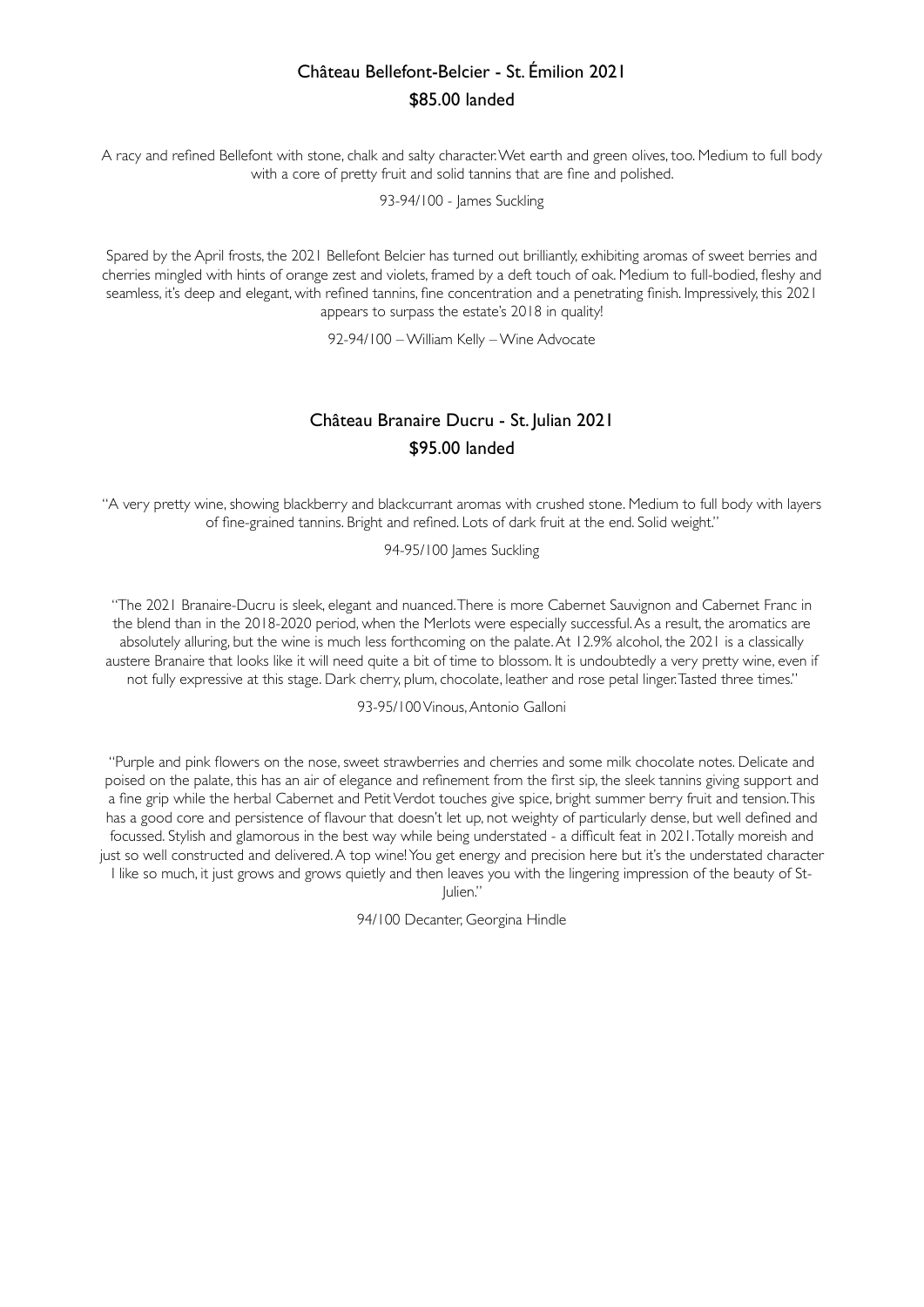# Château Calon Segur - St Estephe 2021 \$230.00 landed

"The 2021 Calon Ségur was cropped at 36hL/ha and aged entirely in new oak for a planned 20 months. This year, the gap between the Grand Vin and the Marquis is blatantly obvious, to the extent that they are practically different wines, which is how Vincent Millet and his team treat them. The Cabernet is firmly in the driving seat here, with detailed, graphite-infused black fruit and a background florality that comes through with aeration. The medium-bodied palate displays very fine tannins, superb acidity (pH 3.65) and impressive harmony. This has exemplary build in the mouth, fine weight on the finish and a persistent aftertaste. An outstanding Calon-Ségur, elevated by the risks taken in de-leafing in June and waiting to pick. Bravo. 12.9% alcohol. Drink 2027 - 2055

#### 95-97/100 Vinous, Neal Martin

"A brilliant effort that will delight Médoc purists, the 2021 Calon-Ségur wafts from the glass with aromas of rose petals, wild berries, plums, Indian spices, woodsmoke and pencil shavings. Medium to full-bodied, velvety and seamless, it's deep and lively, with beautifully ripe tannins and an exquisitely balanced profile. In spirit, this blend of 81% Cabernet Sauvignon, 11% Cabernet Franc, 7% Merlot and 1% Petit Verdot is reminiscent of the 1996 vintage, though the 2021 won't go through such an extended period of hibernation and will attain a much higher peak of quality. It attained 12.9% alcohol without any chaptalization, saignée or osmosis. Tasted twice."

95-96+/100 Parker's Wine Advocate, William Kelley

"Thanks to the proximity to the river there was no frost here (nor at most vineyards in St Estèphe). They didn't start the harvest until 28th September and continued in good weather conditions until October 13th. Most of the Merlot was relegated to the Marquis de Calon. 81% Cabernet Sauvignon, 11% Cabernet Franc. 12.9% abv and 36 hl/ha yield. Only 43% of the crop was used for the grand vin. Deep purple in colour. This has an almost vintage-defying ripeness with cassis and dark cherry fruit layered with hints of cedar, vanilla and toast. The palate follows, with a deep, dark fruited fore fleshing out wonderfully through the mid-palate, tamed by juicy acidity and persistent, fine, plentiful tannins. This has power and freshness in equal measure, with real matière. The oak is just the right side of toasty, and together with the fruit brings a lip-smacking salinity on the finish. This is a very impressive expression of the vintage, and is one of the best wines made in Bordeaux this year."

94-97/100 Thomas Parker MW

## Château Canon - St Emilion 2021 \$255.00 landed

"A wine full of finesse and class with fantastic length and polish. Medium to full body with ultra-fine tannins that run endlessly down the length of the wine. Blackberry, graphite and spice. Agile and weightless."

#### 96-97/100 James Suckling

"Dramatic, rich and imposing, the 2021 Canon is shaping up to be one of the wines of the vintage. Sculpted red purplish fruit, rose petal, lavender, sage and crushed rocks all race out of the glass. A heady, vertical wine, Canon is endowed with tremendous concentration and class. The aromatics alone are beguiling, but it is the wine's balance that impresses most. Tasted three times. This is such an elegant and regal wine."

95-97/100 Vinous, Antonio Galloni

"Dark chocolate, perfume, violets, wild flowers and bramble berries on the nose, so much going on aromatically. Lovely succulence straight away, the bright acidity giving a mouthwatering effect and really delivering in terms of vibrant and lively fruit forwardness but with these lovely edges of graphite, slate, bitter chocolate, cream and salinity. So elegant and so refined as well as super stylish. I also love the cooling menthol Cabernet aspects you get all the way through and on the long finish. This has real class, but also an effortless quality to it that is so remarkable. One of the most memorable wines of the vintage! 3.37pH. Both Canon, Rauzan-Segla and Berliquet are excellent achievements this year."

96/100 Decanter, Georgie Hindle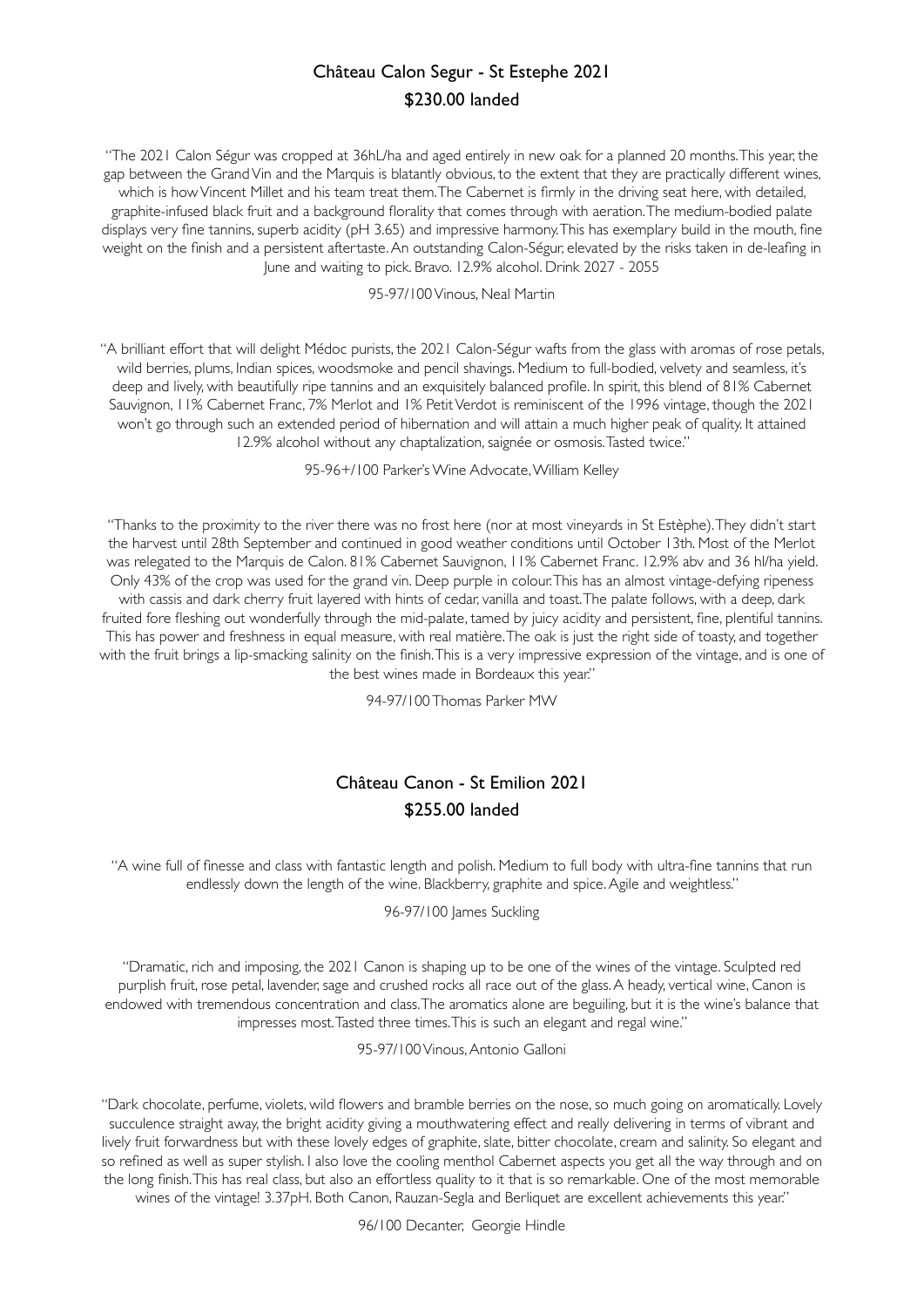#### Domaine de Chevalier - Pessac Léognan 2021 \$140.00 landed

"The 2021 Domaine de Chevalier was terrific both times I tasted it. Potent and driving, the 2021 dazzles with Cabernet Sauvignon intensity in its aromas, flavors and overall structure. Graphite, spice, menthol, spice, rose petals, mocha and flowers run through a core of red/purplish fruit. The Blanc gets most of the attention at Domaine de Chevalier, but these days I find the red more complete and more interesting." Drink 2031 - 2061

94-96/100 Vinous, Antonio Galloni

"A medium-bodied DC with a pretty core of ripe fruit that shows licorice, blackberry and some currant character. Spice box, too. Very long, with fine tannins and plenty of energy."

95-96/100 lames Suckling

"The 2021 Domaine de Chevalier is full of promise, bursting with aromas of dark berries and plums mingled with loamy soil, bay leaf, licorice, potpourri and spices. Medium to full-bodied, seamless and complete, its velvety attack segues into a lively, layered core, concluding with a long, nicely defined finish. Olivier Bernard doesn't think that this will surpass his 2018, but I tend to disagree. The 2021 is a blend of fully 80% Cabernet Sauvignon, 10% Merlot and the rest Cabernet Franc and Petit Verdot."

93-95/100 Parker's Wine Advocate, William Kelley

# Château Figeac – Saint-Emilion 2021 \$450.00 landed

Lovely aromatics right off the bat, good spice, white peppers, touches of savoury cassis. This 71% mix of the two Cabernets is the highest ever at Figeac, and you feel it in this savoury, rosebud, leafy character to the palate, brilliantly handled and one of the wines of the vintage. This delivers careful balance, sculpted fruits, with a juicy finish. 100% new oak. Romain Jean-Pierre technical director. 38hl/h yield, harvest September 21 to October 19 (with a three week gap between Merlot and Cabernet). 3.65ph. First vintage with the new cellar. 70% production into Figeac, 8% press wine. Tasted twice, excellent quality. Drink 2028-2044

97/100 Inside Bordeaux, Jane Anson

One of my absolute favourite wines in 2021 with Figeac's star power clearly on show. Amazing aromatic complexity on the nose; dark chocolate with perfume from the Cabernet Franc - pink flowers, red cherry touches vanilla and cinnamon - such a seductive smell. Pure and focused - so smooth and sleek with a clear tang to the palate. Quite taut, so defined and pure. The minerality comes through the sweet strawberry and raspberry fruit giving that chalky, salty flavour and texture on the palate. Everything is precise and in the right place. You can tell this is ripe, the concentration is there in the fruit, alongside such bright freshness but also these fun and playful red fruit flavours with lively acidity. Classic Bordeaux style with vibrancy, clarity and harmony - you feel the St-Emilion terroir and the understated glamour. This is an epic wine, a brilliant Figeac and contender for wine of the Right Bank. 100% new oak. 3.65pH. Drink 2028- 2050

97/100 Decanter, Georgie Hindle

The 2021 Figeac was picked from September 21 until October 19 and matured, as usual, in 100% new oak. It has a very pure, elegant bouquet, the Cabernet Sauvignon imparting subtle pencil lead notes, blackberry and briar, almost understated at first but gaining vigor with aeration. The palate is medium-bodied with supple tannins, a fine bead of acidity and just the right amount of sapidity. There is unerring symmetry about this Figeac, which is extremely focused yet unconcerned about showing off. There is lovely piquancy on the finish. Unequivocally one the finest Right Bank wines in 2021. Frédéric Faye continues to guide Figeac to the pinnacle of the appellation. (13.0% alcohol) Drink 2027-

2060

95-97/100 Vinous, Neal Martin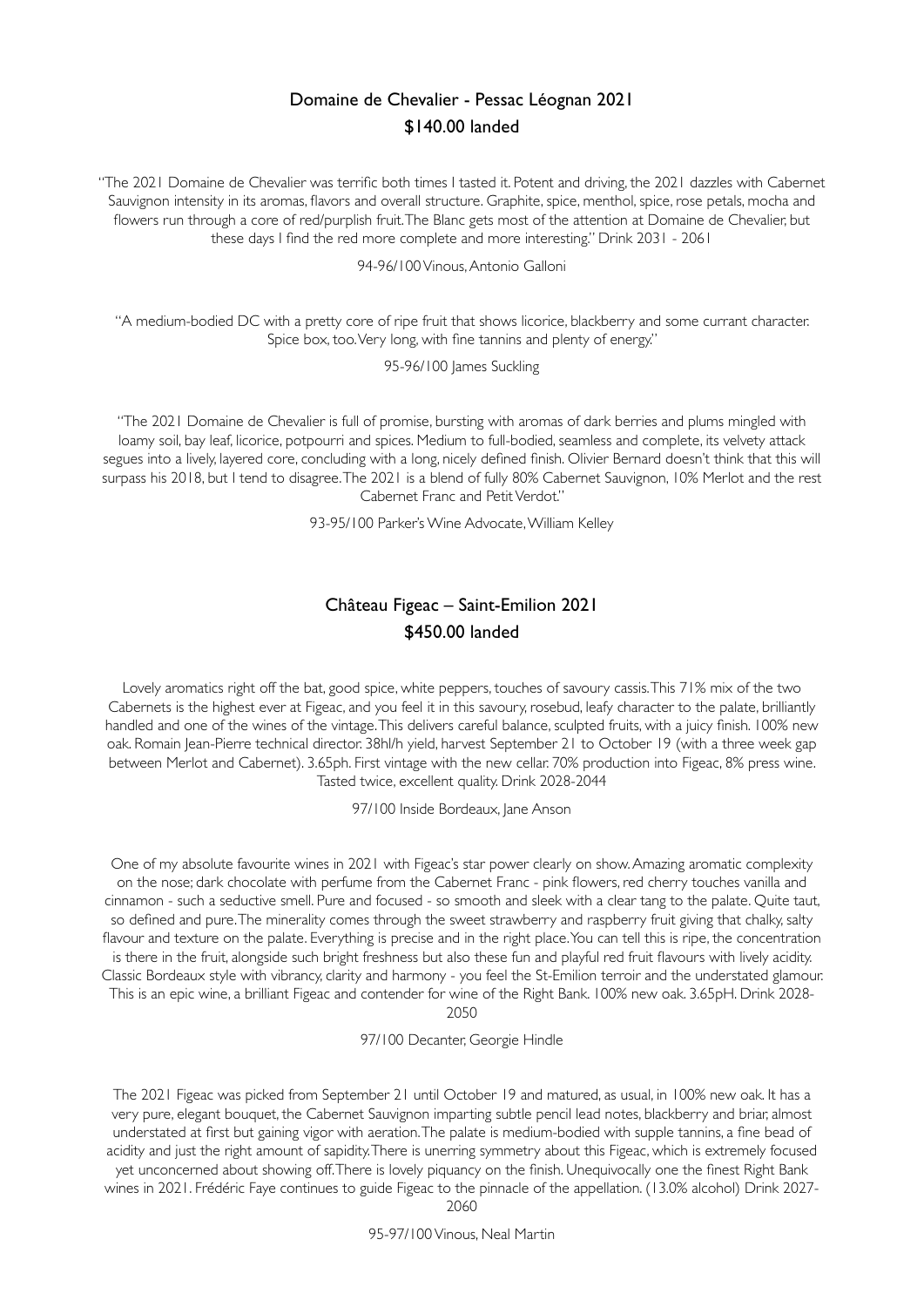# Château Grand Puy Lacoste - Pauillac 2021 \$145.00 landed

"The 2021 Grand-Puy-Lacoste is fabulous. Bright and punchy, with terrific aromatic presence, the 2021 is a terrific example of the modern classicism of the year at its best. It's the sort of wine that needs years or maybe even decades to truly blossom, and yet all the requisites are there for that to happen. There is something about Grand-Puy-Lacoste that is absolutely striking in 2021. I can't wait to taste it from bottle. Tasted two times." Drink 2031 - 2061

#### 94-96/100 Vinous, Antonio Galloni

"A superb GPL this year with one the highest percentages of Cabernet in the blend. Rose hawthorn notes on the nose - really nuanced. A little bit more closed on the palate in terms of overt acidity and fruit but this has such a beautiful texture, silky smooth with fine tannins that are persistent and mouthfilling but very elegant too, they frame the ripe fruit and mineral flavours - lots of bitter black chocolate and liquorice on this as well as salinity too. This has a much more subtle power than many others - a tense core, tightly wrapped but presenting a lovely juicy fragrant cherry flavour with terroir markers in the liquorice and lick of wet stone and the gorgeous Cabernet eucalyptus on show. So much potential - this will be excellent. I love it! Once it comes around it will have a very long life indeed. Ageing 75% new barrels. 55% grand vin." Drink 2026 - 2045

95/100 Decanter, Georgina Hindle

"Very fine and polished tannins with lovely balance and beauty. Blackberries, blackcurrants and a creamy texture. Lovely finesse and focus. There's delicacy and beauty to this. 85% cabernet sauvignon and 15% merlot."

94-95/100 lames Suckling

# Château Langoa Barton – St. Julian 2021 \$90.00 landed

The first vintage vinified in the Barton family's new winery, the 2021 Langoa Barton is immensely promising, offering up aromas of cassis, cigar wrapper, loamy soil and black truffle, followed by a medium to full-bodied, velvety and seamless palate that's deep and complete, its vibrant core of fruit framed by ripe tannins and lively acids. It's a blend of 61% Cabernet Sauvignon, 36% Merlot and 3% Cabernet Franc. Tasted three times.

92-94/100 – William Kelly – Wine Advocate

Bright plum in colour, this is skilfully expressed, austere but present red cherry and blackberry fruits, strict tannic structure that opens through the mid palate to allow some juice and sandalwood smoke to run through the fruit. This has less of the exuberant depths that we have seen in Langoa in recent vintages, a little more old school overall, but will age, and has appellation signature. 60% new oak. Technical director François Brehant, consultant Eric Boissenot.

92/100 – Jane Anson

The 2021 Langoa Barton was picked 27 September until 7 October, matured in 60% new oak. Analysis shows 13.03% alcohol. It has a well-defined bouquet with expressive Merlot this year. Hints of blood orange/orange sorbet percolate through the red fruit. It has a skip in its step. The palate is medium-bodied with a taut and fresh entry. Plenty of sapidity here, oyster shell tinged with a well-defined and quite persistent finish. Lovely length, this is quite a gorgeous Saint-Julien that will age beautifully in bottle.

91-93/100 -Neal Martin - Vinous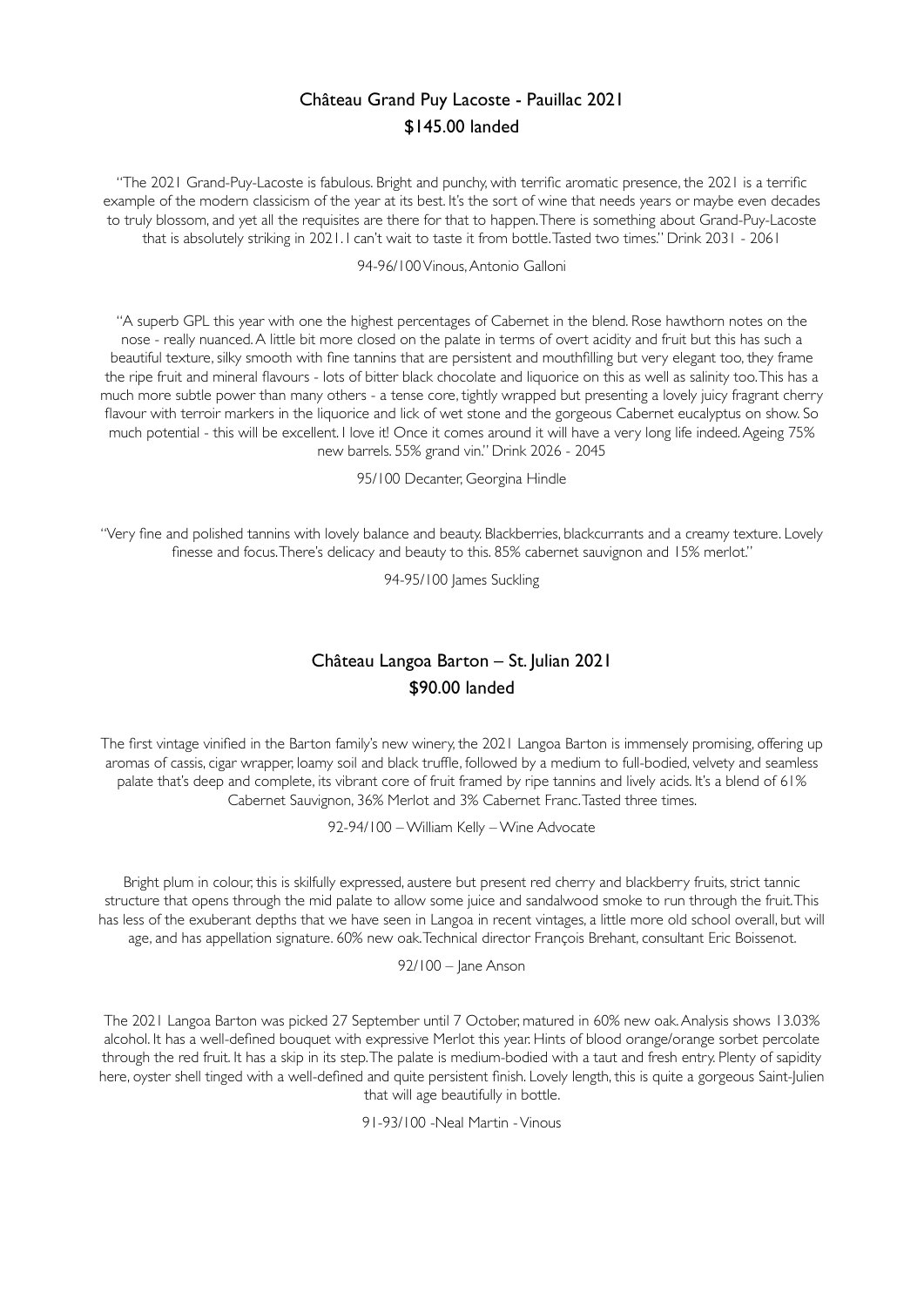## Château L'Eglise-Clinet - Pomerol 2021 \$580.00 landed

The 2021 L'Eglise-Clinet is a spherical, sensual Pomerol of uncommon depth and intensity. Racy and voluptuous, with terrific depth, the 2021 is striking. Crème de cassis, chocolate, new leather, spice, menthol and licorice all build as the 2021 opens in the glass. The combination of power and finesse is remarkable. I especially admire the energy and focus in the 2021. This is the first vintage that includes a parcel of Cabernet Franc that was previously used for the Petite Eglise. Drink 2031-2061

94-96/100 Vinous, Antonio Galloni

The 2021 L'Eglise-Clinet was picked September 27–29, a rapid harvest within three days; winemaker Noëmie Durantou told me she wanted to beat the forecasted rain that would have diluted the fruit. Raised in 75% new oak, this has a less concentrated, mineral-driven bouquet that bides its time, offering nuanced pine cone scents with aeration. The palate is clearly built around elegance, with its finely chiseled tannins and wonderful crushed stone notes. Perhaps a more streamlined l'Eglise-Clinet, showing wonderful precision. This Pomerol never tries to outdo its limitations or ape previous vintages, lending it an intangible sense of honesty. Beautiful. Drink 2029-2060

94-96/100 Vinous, Neal Martin

Rich and precise on the nose, and here you see why austerity in tannic structure can be a rather beautiful attribute carved, careful, precise, coming through as energy and potential rather than forbidding. Not as dense as the 2018 or 2019, think instead of the intellectual 2017 but with more depth to the tannins. Blueberry, bilberry, loganberry, violet flowers, slate, earth, mandarin zest and incense. Harvest September 27 to 29, no chaptilisation, 75% new oak. Drink 2028-2044

95/100 Inside Bordeaux, Jane Anson

## Château Léoville Barton – St. Julian 2021 \$160.00 landed

The 2021 Léoville-Barton was picked from 27 September until 7 October, matured in 60% new oak. The alcohol is 13.12%. It has a clean and pure bouquet with blackberry, bilberry, cedar and hints of shucked oyster shell: focused and very well delineated, classic in style. The palate has a smooth and cohesive entry, very well-knit with beautifully integrated oak. Crisp acidity with the perfect amount of tension on the classically-styled finish, this Léoville Barton demonstrates the advantages of their brand new cellar (even though the reception was not finished in time!) I cannot see any reason not to own a few bottles of this in your cellar.

93-95/100 – Neal Martin - Vinous

A terrific success, the 2021 Léoville Barton unwinds in the glass with aromas of blackcurrant, wild berries and plums mingled with hints of pencil shavings, loamy soil and cigar wrapper. Medium to full-bodied, deep and seamless, it's concentrated and tensile, with beautifully refined tannins, lively acids and all the class that an elevated percentage of Cabernet Sauvignon growing in deep gravel can provide. It's the first vintage vinified in the Barton family's new winery, and I suspect that contributes to the ultra-refined quality of tannin this year. The blend is 84% Cabernet Sauvignon, 11% Merlot and 3% Cabernet Franc. Tasted three times.

93-95/100 – William Kelley – Wine Advocate

St Julien's location next to the river Garonne saved it from the worst of the frost, and this is one of the best wines in the appellation. It has energy and plenty of depths of fruit to work through, with powerful spice notes of clove, white pepper and turmeric, with the fresh acidities in the cassis and bilberry fruit turned into a prop for propelling things forward through the palate. And even if all this wasn't the case, this is a wine to buy in 2021 in memory of Anthony Barton, long-term owner and Bordeaux legend, who died in January 2022. 60% new oak. Tasted twice.

94/100 – Jane Anson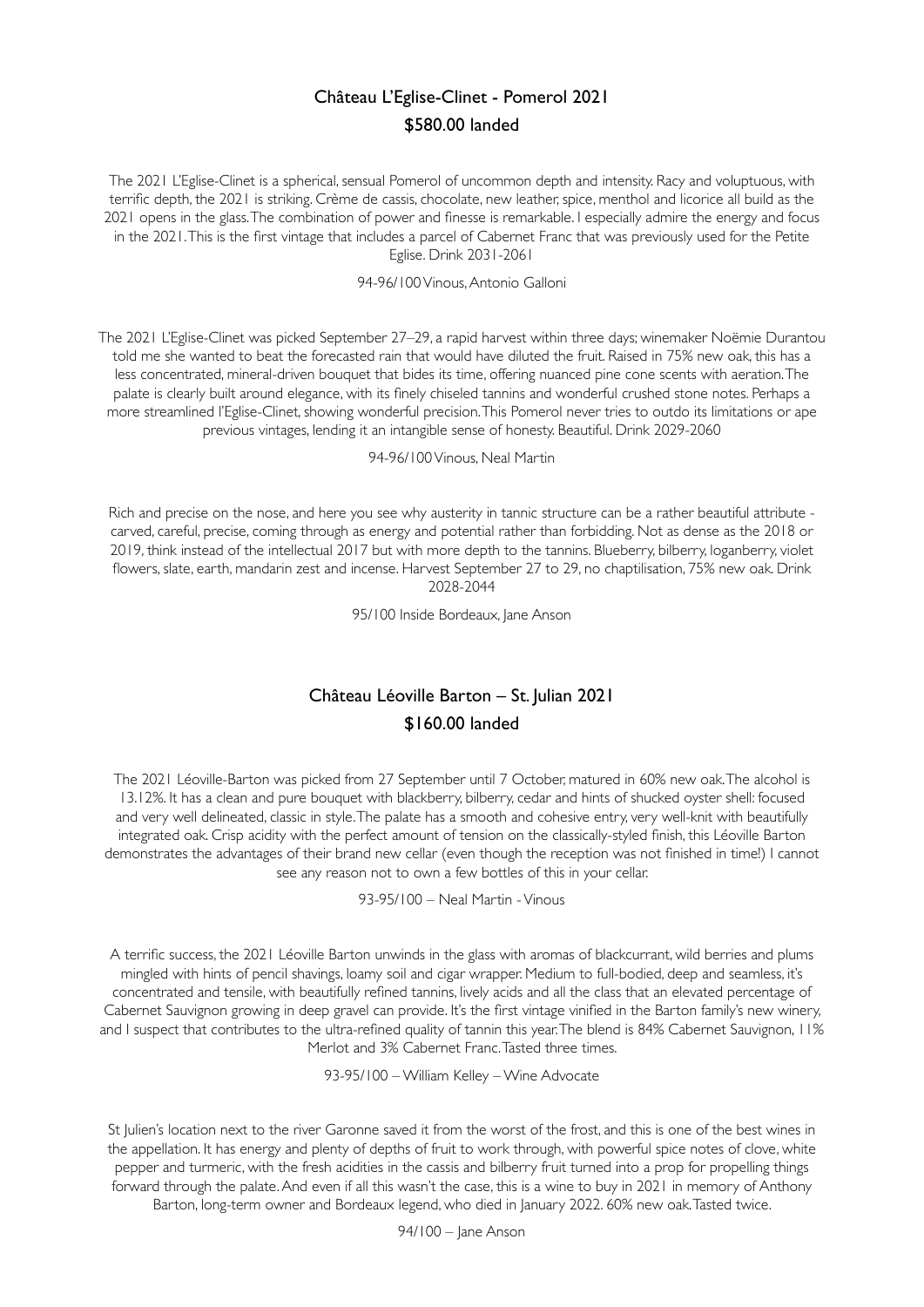# Château les Cruzelles - Lalande de Pomerol 2021 \$57.99 landed

Gunsmoke reduction, clears quickly, and this is a successful interpretation of the vintage, with cooling and precise savoury blue fruits, and a whisp of violet aromatics. Fine tannins, well balanced, working with an unsual blend because higher levels of Cabernet Franc than normal. 45hl/h yields from early-ripening terroir. Look out for it. Harvest September 23 to 30.

91/100 – Jane Anson

This vintage, Noëmie Durantou decided that one lot of Cabernet Franc was so good that she took it out of La Chenade and blended it into the 2021 Les Cruzelles. It has a lovely nose with blackberry, redcurrant, undergrowth and hints of bell pepper, that Cabernet lending more complexity. The palate is very well balanced with good depth and freshness, spicier than usual with a persistent finish. This would be my pick for Durantou if their Pomerol wines are out of reach.

90-92/100 – Neal Martin - Vinous

The 2021 Les Cruzelles is showing considerable promise, wafting from the glass with aromas of plums, sweet spices, wild berries and loamy soil. Medium to full-bodied, layered and impressively deep and concentrated, with lively acids and a saline finish, it's a terrific effort and as usual a benchmark for what is possible in Lalande-de-Pomerol. The 2021 is a blend of 65% Merlot and 35% Cabernet Franc.

89-91/100 – William Kelly – Wine Advocate

# Château La Chenade - Lalande de Pomerol 2021 \$44.99 landed

The 2021 La Chenade, from vineyards in Lalande de Pomerol that were saved from the frost, offers up rich aromas of berries and plums mingled with loamy soil and spices. Medium to full-bodied, fleshy and seamless, it's built around powdery tannins and lively acids.

89-90/100 – William Kelley – Wine Advocate

The precision that you find so often in the Durantou family estates is fully on display here, with carefully placed redcurrant and raspberry fruit and gentle waves of campfire smoke. A little soft through the mid palate, but all in balance. No frost or mildew, giving yields of 45hl/h. Sandy gravel soils, harvest September 23 to October 1. Noémie Durantou winemaker.

88/100 – Jane Anson

The 2021 La Chenade is 100% Merlot, aging in 30% new oak. Medium to deep garnet-purple in color, it barrels out with bold notes of juicy black plums, kirsch, and fresh blackberries, plus wafts of charcoal, black olives, and lavender. Medium-bodied, the palate is plush and juicy with fantastic tension and a minerally finish. 2024-2031

86-89 – Lisa Perotti Brown – The Wine Independent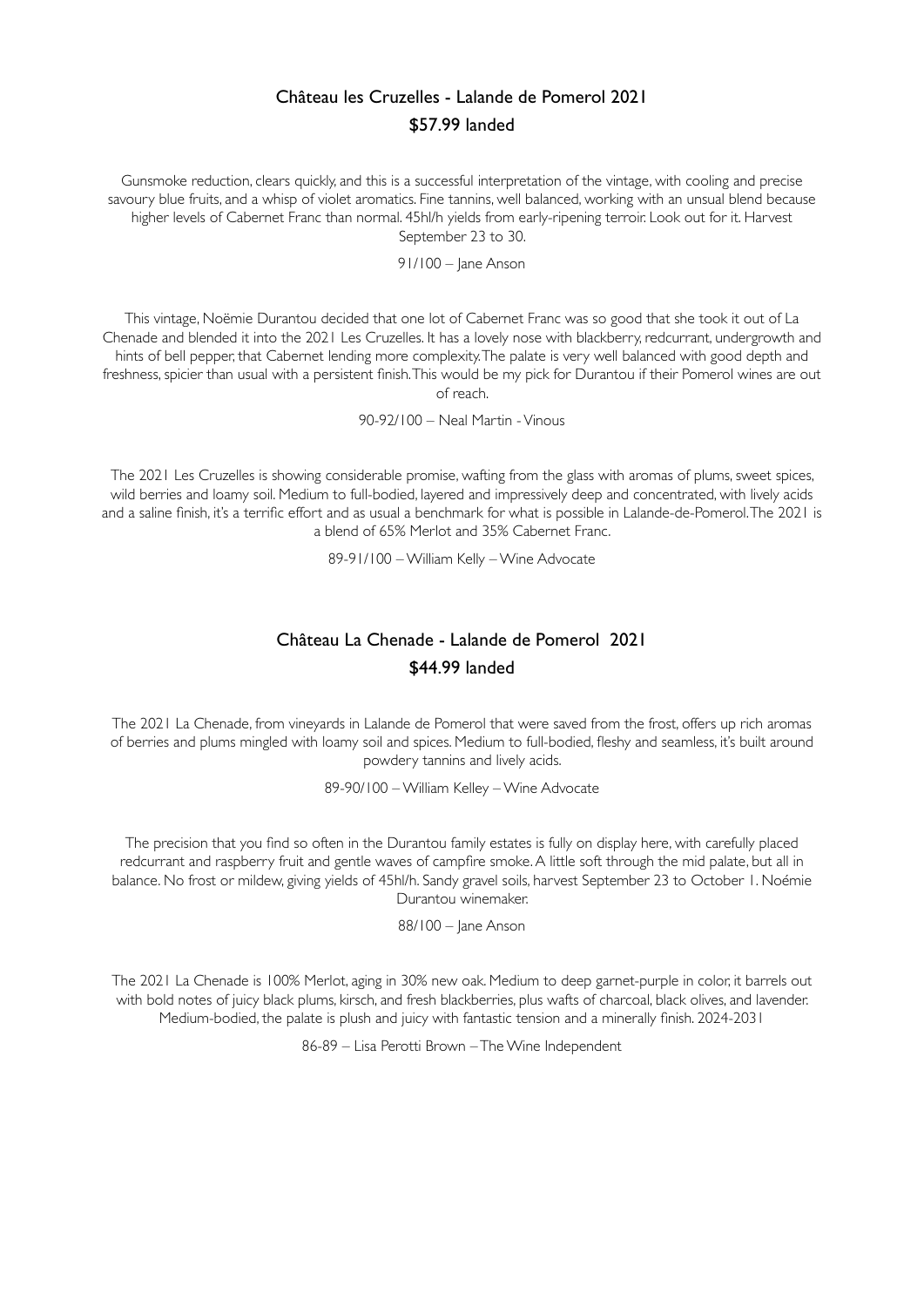# Château Lynch Bages - Pauillac 2021 \$255.00 landed

This is really cool to smell, with lead pencil shavings, iron filings and oyster shells. Blackcurrants, too. Full to medium body with layers of firm tannins, but a dusty and powdery texture, too. Lovely finish. 67% cabernet sauvignon, 25% merlot, 5% petit verdot and 3% cabernet franc."

#### 96-97/100 James Suckling

The 2021 is a blend of 67% Cabernet Sauvignon, 25% Merlot, 3% Cabernet Franc and 5% Petit Verdot. Maturation will be 18 months in 75% new oak in the new winery lean-Charles feels that it is similar to the 2008 and 2014 vintages. One of the deepest-coloured wines of the vintage. Equipped with black fruit, nutmeg, allspice berries and a lightly exotic spice on the nose. The acidity of the vintage freshens the dark fruit on the palate, and together with a firm but ripe frame of tannins keeps everything tight and refined. This is a deep, vertical wine, the cassis fruit flecked with tones of graphite, wood spice and tobacco. There is a focus to the fruit here - there is not the blockbuster power of the past three vintages, this is rather a driven, intense, tightly coiled wine that will reward patience.

94-97/100 Thomas Parker MW

The 2021 Lynch-Bages, picked at 34hL/ha and matured in 75% new oak for a planned 18 months, has an outstanding bouquet, beautifully-defined and sensual, a mixture of black and blueberry fruit, very fragrant. The palate is mediumbodied with grippy tannins, good body and density, quite precise with a tensile finish. This fans out nicely on the finish. A very classy Lynch Bages with echoes of Jean-Michel Cazes' classics from the late eighties. 13.14% alcohol.

94-96/100 Vinous, Neal Martin

# Château Montlandrie - Côtes de Castillon 2021 \$49.99 landed

Kicks off with the knife-edge austerity of limestone, with a delicate frame and oyster shell salinity, opening to peony floral aromatics and gentle raspberry fruits. Tight overall in its construction, needs to soften over ageing. 50% new oak, harvest September 30 to October 7.

92/100 – Jane Anson

A blend of 75% Merlot, 20% Cabernet Franc and 5% Cabernet Sauvignon, the 2021 Montlandrie exhibits aromas of rich berries and cherries mingled with loamy soil, spices and potpourri. Medium to full-bodied, lively and incisive, it's nicely concentrated, with fine depth at the core and a bright, saline finish. Its Côtes de Castillon origins mark this out as the most tensile, mineral wine in the Durantou portfolio.

90-92/100 – William Kelly – Wine Advocate

The 2021 Montlandrie, the Durantou family's Lalande de Pomerol, was picked between 30 September and 8 October, matured in 50% new oak. A mélange of red and black fruit on the nose, light liquorice and freshly-rolled tobacco scents surface with just a few swirls. The palate is well structured and focused, fresh and displays well-integrated oak, though perhaps Les Cruzelles has a little more panache at this early stage.

89-91/100 – Neal Martin - Vinous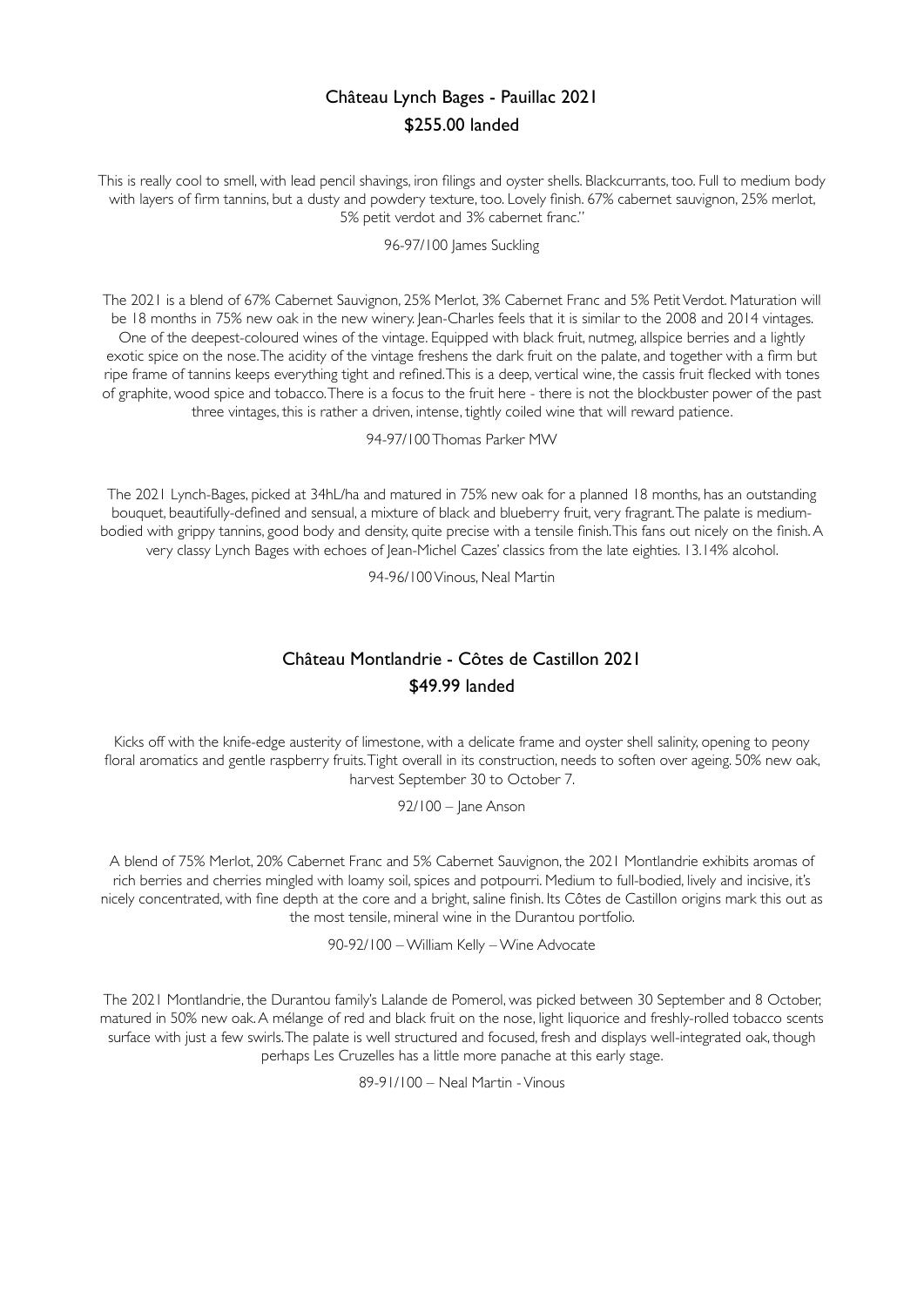## Château Pontet-Canet - Pauillac 2021 \$215.00 landed

Plenty of blackberry and blueberry with wet earth and crushed stone. Some spice,tobacco and lead pencil, too. It's fullbodied with layered tannins and brightness. Fine and chewy at the end.

95-96/100 – James Suckling

The 2021 Pontet-Canet is a blend of 58% Cabernet Sauvignon, 32% Merlot, 4% Cabernet Franc and 6% Petit Verdot. Deep purple-black in color, it pops from the glass with vibrant blueberries, Morello cherries, and cassis scents, plus suggestions of violets, cinnamon stick, wet rocks, and forest floor with an exotic touch of cardamom. Medium-bodied, the palate has very finely grained tannins and well-poised freshness supporting the perfumed black fruits, leading to loads of minerally sparks on the finish of this very bright and shimmery wine. Harvest started on 24 September with Merlot, followed by the Cabernets and Petit Verdot on 4 October, and finished on 12 October. The wine is to be aged in 50% new oak barrels, 35% amphorae, and 15% 1-year barrels. 2026-2050.

93-95/100 - – Lisa Perrotti-Brown MW -The Wine Independent

Bright berry red in colour, nuanced blackberry and loganberry with bitter black chocolate notes from the first attack. Lovely precision, good level of spice, earthy, unfussy, rose stem and blackcurrant bud. This was the third vintage with mildew pessure, but the team are now experienced, and I can attest to seeing the vines during harvest and remarking on how healthy they looked, with no-till farming helping concentration. Plenty of tannins give structure and are shot through with sinew and juice, this is an impressive wine from technical director Mathieu Bessonet, with Pauillac typicity. Harvest 24 september until 12 October. 50% new oak, 35% amphora, 15% one year barrels, 15% press (aged in the amphora).

95/100 – Jane Anson

# Château Rauzan-Segla - Margaux 2021 \$170.00 landed

"The 2021 Rauzan-Ségla is absolutely gorgeous. It offers up scents of graphite, savory herbs, licorice, chocolate and plum, all beautifully lifted by strong Cabernet Sauvignon inflections. Naturally, the 2021 doesn't have the mid-palate richness and overall intensity of recent years. Readers will find a tightly wound Margaux that balances classic structure with modern-day precision. I can't wait to see how it ages. Tasted four times."

94-97/100 Vinous, Antonio Galloni

"According to Nicolas Audebert, the 2021 Rauzan Ségla has a reduced proportion of Merlot, as a consequence of which it was felt that the Petit Verdot crowded out the final blend and was thus demoted to the Deuxième Vin. Matured in 60% new oak for an intended 18 months, it has a surprisingly opulent bouquet with conspicuous Merlot that has the hubris to vie for attention with the Cabernet. Very pure and well-defined, this gains intensity in the glass. The palate is medium-bodied with very finely chiseled tannins, displaying disarming purity and poise. Minerally on the finish, with just the faintest hint of dark chocolate on the aftertaste. Precision, precision, precision. (13.0% alcohol)."

94-96/100 Vinous, Neal Martin

"A showstopper of a wine for me in 2021. Wonderful aromatic intensity on the nose filled with perfumed fruits, chocolate and wild flowers. Gorgeous clarity and precision, the tannins are fine and powdery supporting the vibrant and energetic purple and black fruit; zingy blackcurrant, strawberry, cherry and plum with an overall creamy chalky texture and grip. Elegant and glamorous - so much styling on show, it feels polished and pristine with clear markings from the terroir but no harshness or austerity just great acidity and liveliness. Such mouthwatering salivation and lift at the end making you want another glass just to taste it again. Tasted twice and both times I loved it. Pure and precise with everything you want from a 2021. A yield of 38hl/ha. Ageing 18 months, 60% new barrels."

96/100 Decanter, Georgie Hindle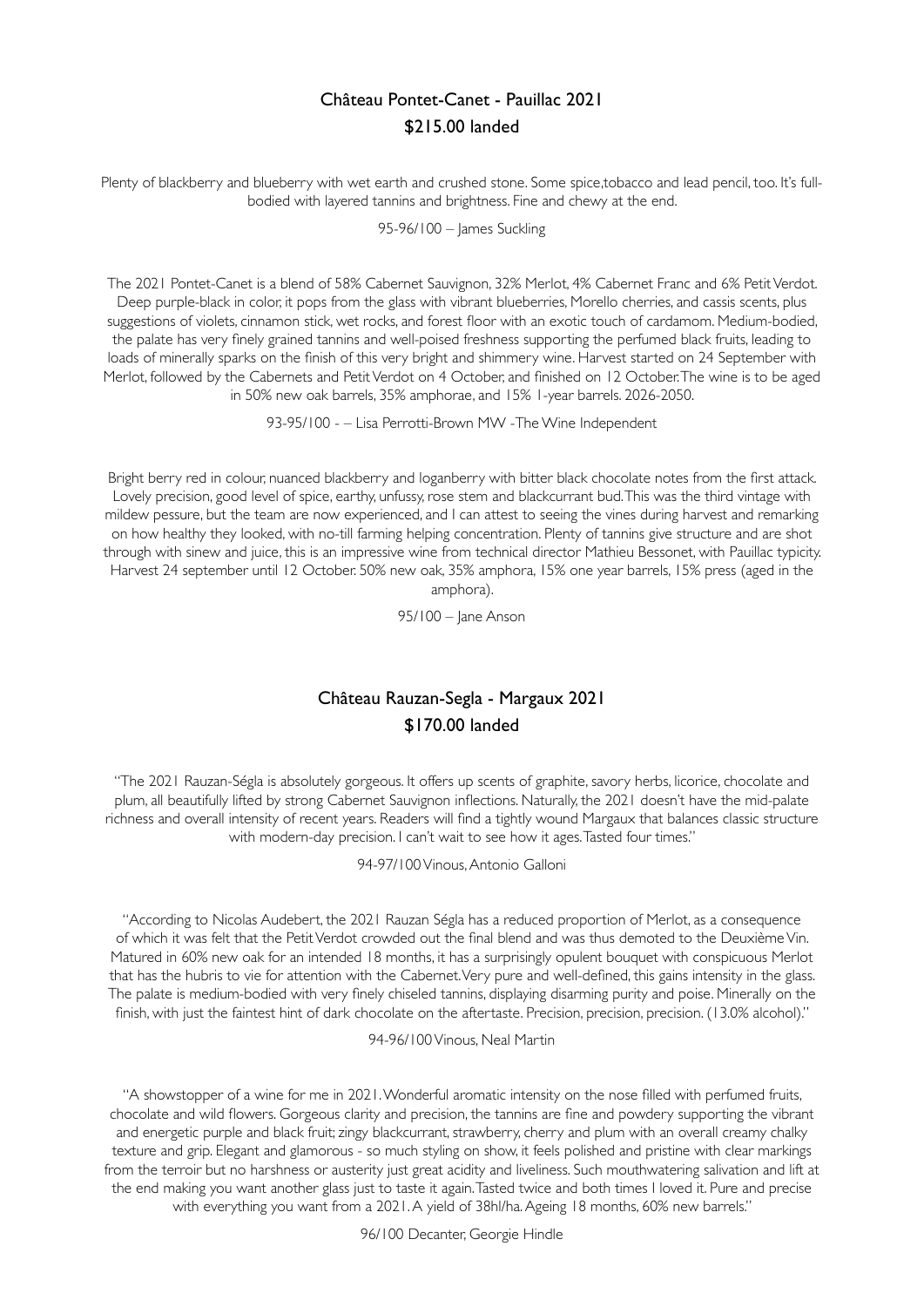# Saintayme – St. Émilion 2021 \$39.99 landed

Beautiful juice here from this Grand Cru, cool, measured, reserved, precise blue fruit and gunsmoke reduction, with sinew and just a touch of swagger. Harvest September 28 to October 11.

92/100 – Jane Anson

The Durantou family's 2021 Saintayme derives from soils rich in large stones in Saint-Étienne-de-Lisse. Offering up aromas of sweet blackberries, licorice and spices, it's medium-bodied, lively and charming, with a fleshy core of fruit and fine, powdery tannins.

88-90/100 – William Kelley – Wine Advocate

# Château Tour Saint-Christophe - St. Émilion 2021 \$61.99 landed

This is already nicely salty and chalky with crushed stones. Medium-to full-bodied with medium, firm tannins and a medium, juicy finish.

92-93 – James Suckling

The 2021 Tour Saint Christophe has turned out very well, delivering aromas of cherries and sweet berries mingled with hints of loamy soil and sweet new oak. Medium to full-bodied, pure and lively, it's elegantly muscular, with powdery tannins and a penetrating finish.

90-92+/100 – William Kelley – Wine Advocate

The 2021 Tour Saint Christophe is perfumed and high-toned on the nose, featuring blueberry and raspberry fruit mixed with violet and iris flower. The palate is well balanced with sappy black fruit, gentle grip, impressive balance and a correct, quite linear finish. Stylish and with good aging potential. It should end up at the top of my banded score.

90-92 – Neal Martin - Vinous